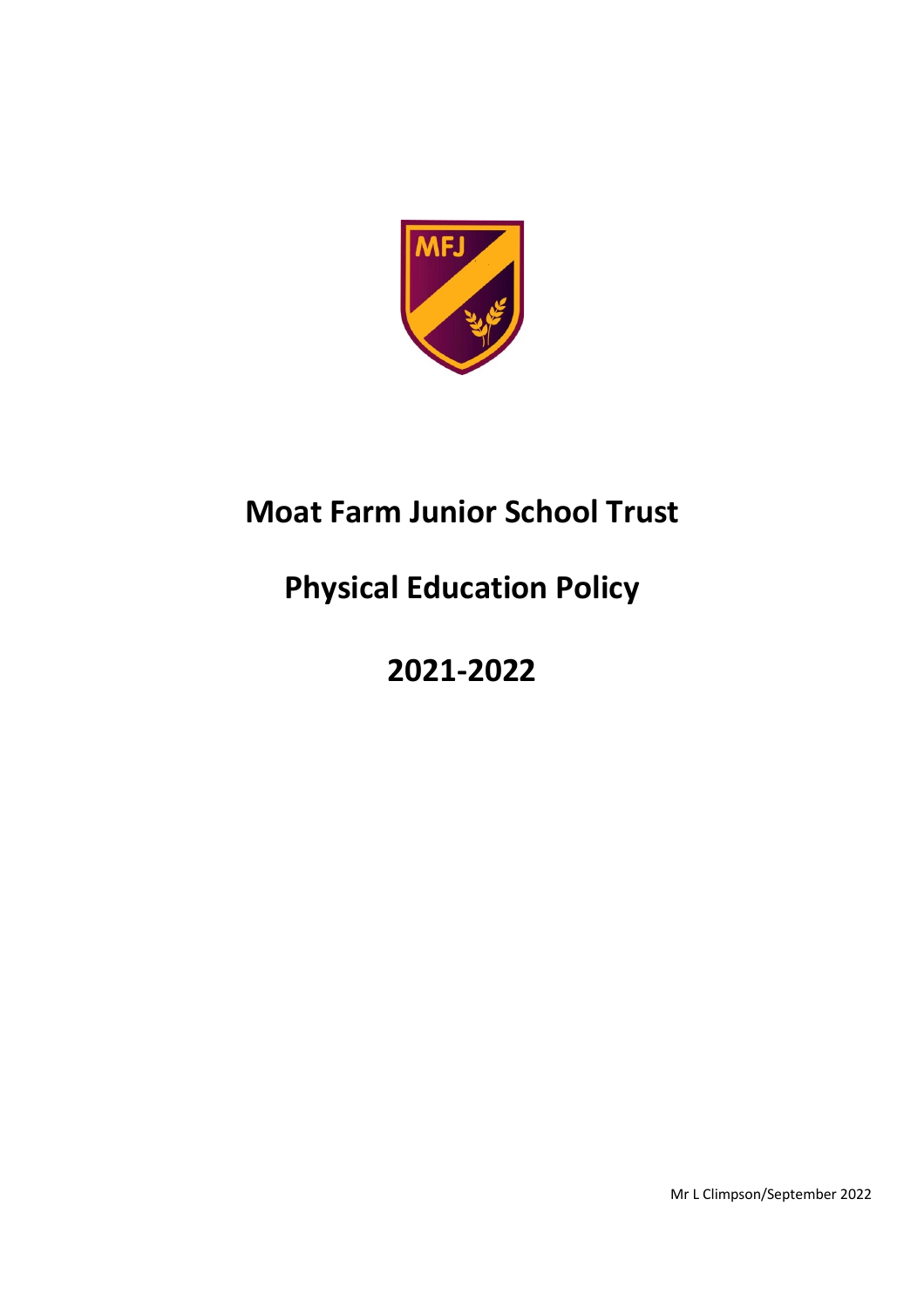### **1. Aims and objectives:**

1.1 A high-quality physical education curriculum inspires all pupils to succeed and excel in competitive sport and other physically demanding activities. It should provide opportunities for pupils to become physically confident in a way which supports their health and fitness. Opportunities to compete in sport and other activities build character and help to embed values such as fairness and respect.

#### 1.1 Aims:

The National Curriculum for physical education aims to ensure that all pupils:

- develop competence to excel in a broad range of physical activities
- are physically active for sustained periods of time
- engage in competitive sports and activities
- lead healthy, active lives.

The objectives of PE are to enable children to:

- Develop positive attitudes and commitment to PE both in and out of school.
- Understand the role of exercise in a fit and healthy lifestyle.
- Have the confidence to get involved in PE, physical activity and sport.
- Develop the skills, co-ordination and control that they need to take part in PE and sport.
- Willingly take part in a range of competitive, creative and challenging activities, both as individuals and as part of a team.
- Develop personal and social skills through taking part in a range of different team games.
- Have regard for instructions and rules and be able to put these into practice at all times.
- Evaluate their own performance within PE and show a desire to improve and achieve in relation to their own abilities.
- Take part in a range of sporting activities that they enjoy.

#### 1.2 Teachers should:

- Have high expectations and encourage children to succeed in PE.
- Have secure subject knowledge of the sports being taught.
- Teach high quality PE lessons that enable every child to reach their full potential.
- Use a range of resources within lessons that are appropriate to the sport being taught.
- Encourage teamwork, co-operation and competition within lessons.
- Evaluate lessons taught to inform future planning.
- Assess within lessons and after each PE unit to ensure every child is reaching their full potential.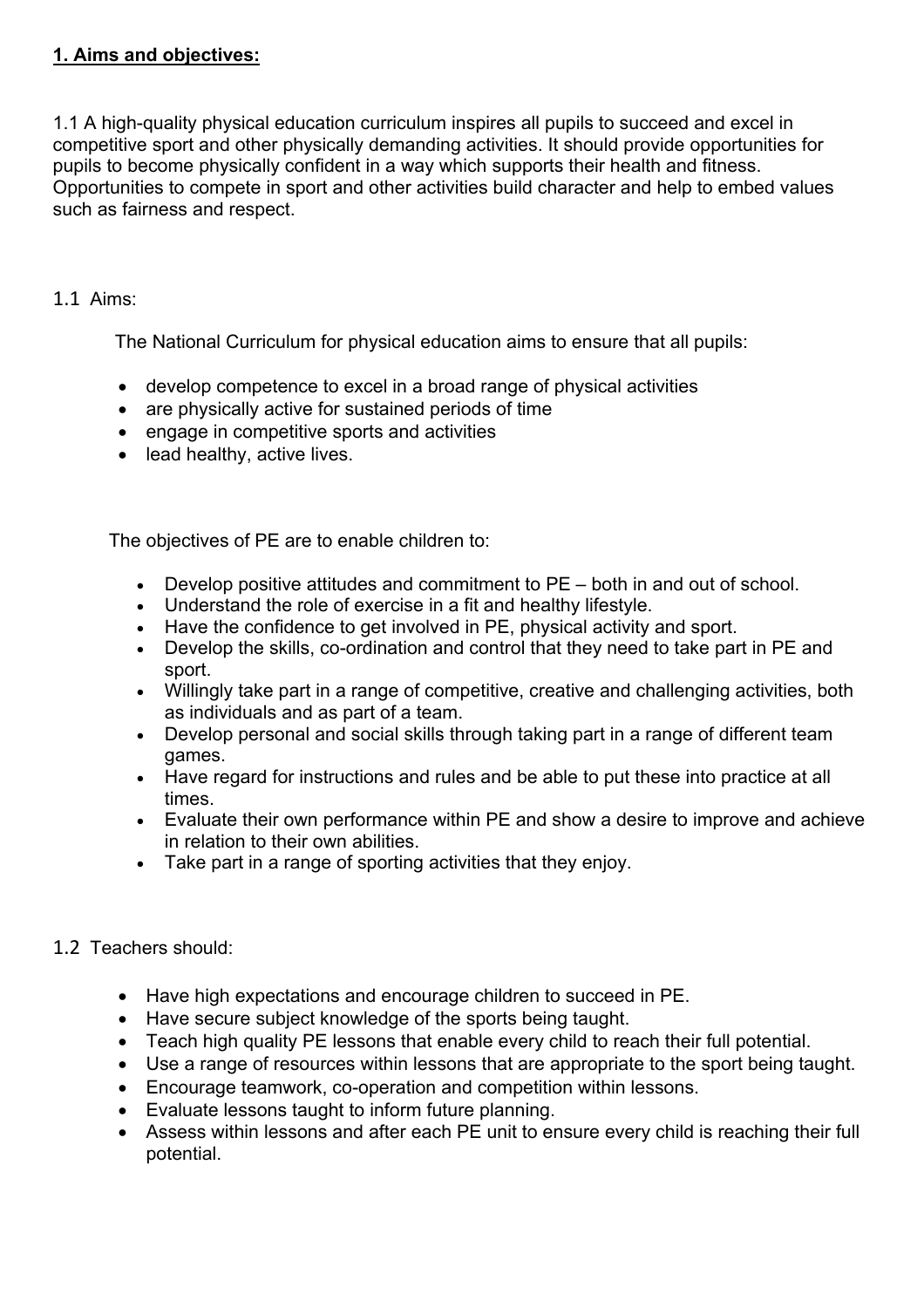## **2. Health and safety:**

#### 2.1 Equipment Safety:

- The space being used for a PE lesson must be checked for risks and hazards by teachers before the lesson begins.
- Resources and apparatus must be checked by the teacher to ensure they are safe before they are used within the lesson.
- In lessons that require the use of mats, teachers must inform children how to carry the mats safely. Mat safety is included on lesson plans.
- Ensure that all floors are clean, dry and clear of litter, etc.
- Surrounding chairs, tables, objects, etc are to be safely stored and well clear of any fire exits.
- When teaching PE outdoors, ensure the area is clear of any hazards.
- Teachers are given guidance in accordance to the sport they are teaching to ensure maximum safety.

#### 2.2 Pupil safety:

- All participants should wear appropriate PE kit and footwear.
- For outdoor PE a tracksuit or a hooded jumper and tracksuit bottoms may be worn during the winter months with trainers.
- All long hair should be tied back.
- During PE lessons no jewellery should be worn. If children have had newly pierced ears, class teachers will ask parents for a date when ears were pierced and agree a date for when they can be removed. If ears are newly pierced, then tape can be applied by the child, not a staff member.
- If children wear glasses or hearing aids, the teacher will decide if they need to be removed for certain activities.
- If a child cannot remove jewellery for religious or medical purposes, every effort should be made to cover the piece of jewellery up. A sweatband is advised.
- Headscarves (such as the hijab) must be tight, secured in a safe manner, particularly at the side of the face and unlikely to obscure vision or catch on anything.
- Teachers should be aware of any children with medical conditions, asthma etc, and suitable provisions should be put into place.
- Teachers should know the school's 'First Aiders' and where they can be found.
- All lessons must start with a warm up and finish with a cool down.

#### 2.3 PE Kits:

All children are expected to wear appropriate PE kit.

| Boys' PE Kit                                                                                                                                                                                                                                    | Girls' PE kit                                                                                                                                                                                                                       |
|-------------------------------------------------------------------------------------------------------------------------------------------------------------------------------------------------------------------------------------------------|-------------------------------------------------------------------------------------------------------------------------------------------------------------------------------------------------------------------------------------|
| Moat Farm t-shirt or a plain polo shirt or t-<br>$\bullet$<br>shirt.<br>Black shorts.<br>$\bullet$<br>Tracksuit bottoms for outdoor PE lessons.<br>$\bullet$<br>Jumpers for outdoor PE lessons.<br>$\bullet$<br>Trainers or pumps.<br>$\bullet$ | Moat Farm t-shirt or a plain polo shirt or t-<br>$\bullet$<br>shirt.<br>Black shorts or leggings.<br>$\bullet$<br>• Tracksuit bottoms for outdoor PE lessons.<br>Jumpers for outdoor PE lessons.<br>Trainers or pumps.<br>$\bullet$ |
| Can parents please ensure all PE kits are named.                                                                                                                                                                                                | Can parents please ensure all PE kits are named.                                                                                                                                                                                    |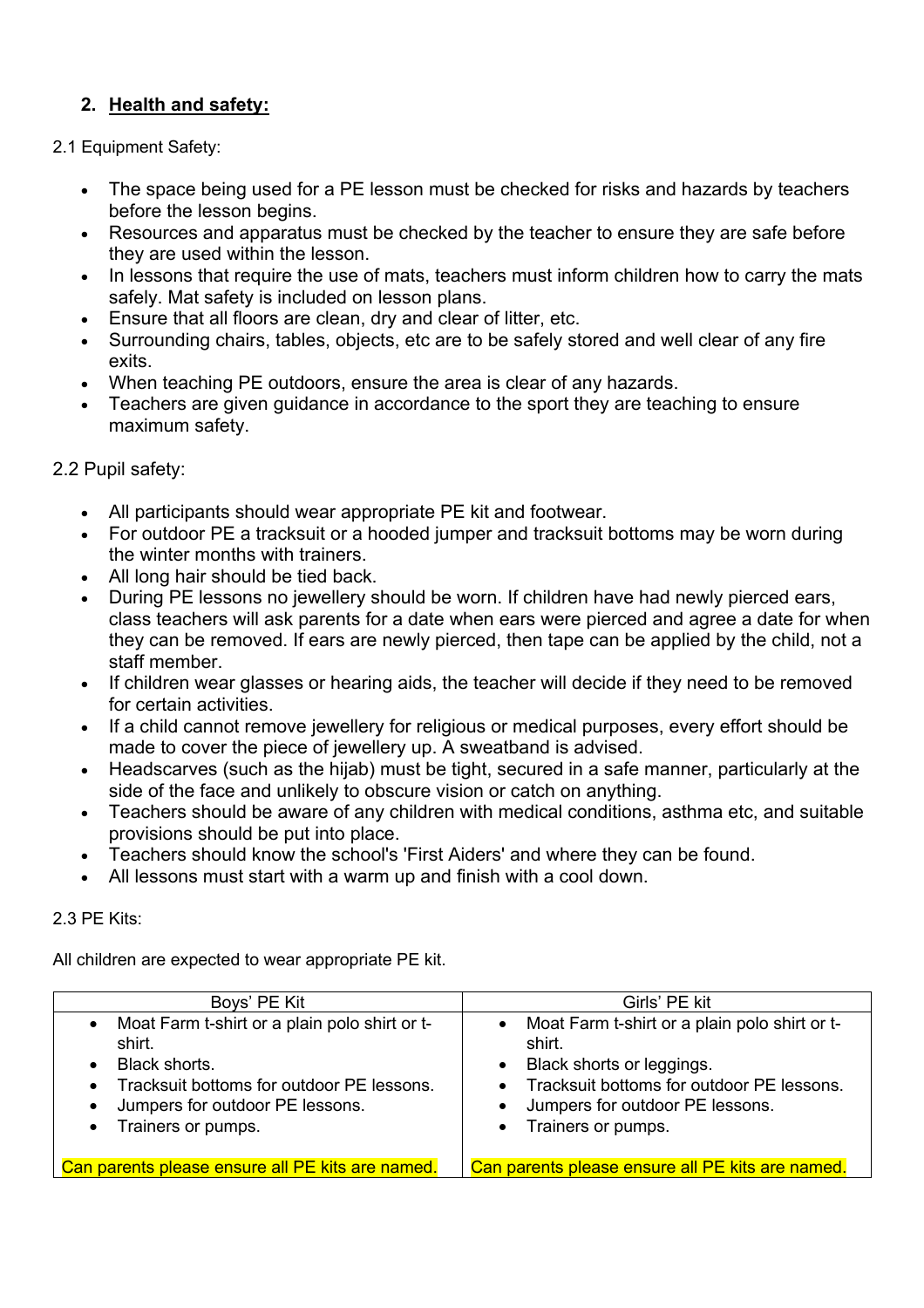Swimming kit consists of:

| Boys' Swimming Kit                              | Girls' Swimming kit                             |
|-------------------------------------------------|-------------------------------------------------|
| Swimming trunks or shorts                       | • Suitable swimming costume                     |
| Towel                                           | Towel                                           |
| Goggles (optional)                              | Goggles (Optional)                              |
| Can parents please ensure all swimming kits are | Can parents please ensure all swimming kits are |
| named.                                          | named.                                          |

#### 2.4 Changing:

Children will get changed into their PE kits within school. All year groups will be split into boys and girls. Boys will get changed in a separate area to girls.

#### **3. Physical Education, Physical Activity and Sport Activities**

3.1 PE is a core subject within the National Curriculum. Children have an entitlement of 2 hours high quality PE every week. Lessons are planned ensuring that the aims of the National Curriculum are met within a range of different sporting activities.

3.2 A whole school PE curriculum map is planned to ensure children take part in a range of sporting activities. This curriculum map is progressive, and children learn key knowledge and skills. It is a progressive curriculum that enables children to build on prior knowledge and skills to make progress.

3.4 Children will receive 2 PE lessons a week delivered by their class teacher, HLTA or an external provider.

3.5 Children will take part in the Daily Mile. Children will complete this at the end of their breaktime. This will be led by the class teacher. It will take place on the playgrounds. Children will follow a specific and safe route, avoiding canopied areas.

#### **4. Assessment**

4.1 Teachers assess children's work in PE by making assessments as they observe them working during lessons. Teachers assess the children's physical actions, their cognitive actions, their social actions and emotional actions. Teachers record their assessments on a school format and is analysed for next steps, interventions and case studies.

#### **5. Inclusion**

5.1 Inclusion in Physical Education means that all children have access to and are given confidence in the different areas of PE, regardless of disability, special needs, race, gender and ability. We should aim to create an environment in which all children learn to respect and value each other and each other's interests.

5.2 Inclusion in PE will be promoted by:

• Considering the needs of children with physical or learning difficulties and taking the necessary steps (by enlisting extra help, adapting equipment or differentiating tasks) to ensure they have equal access to the curriculum.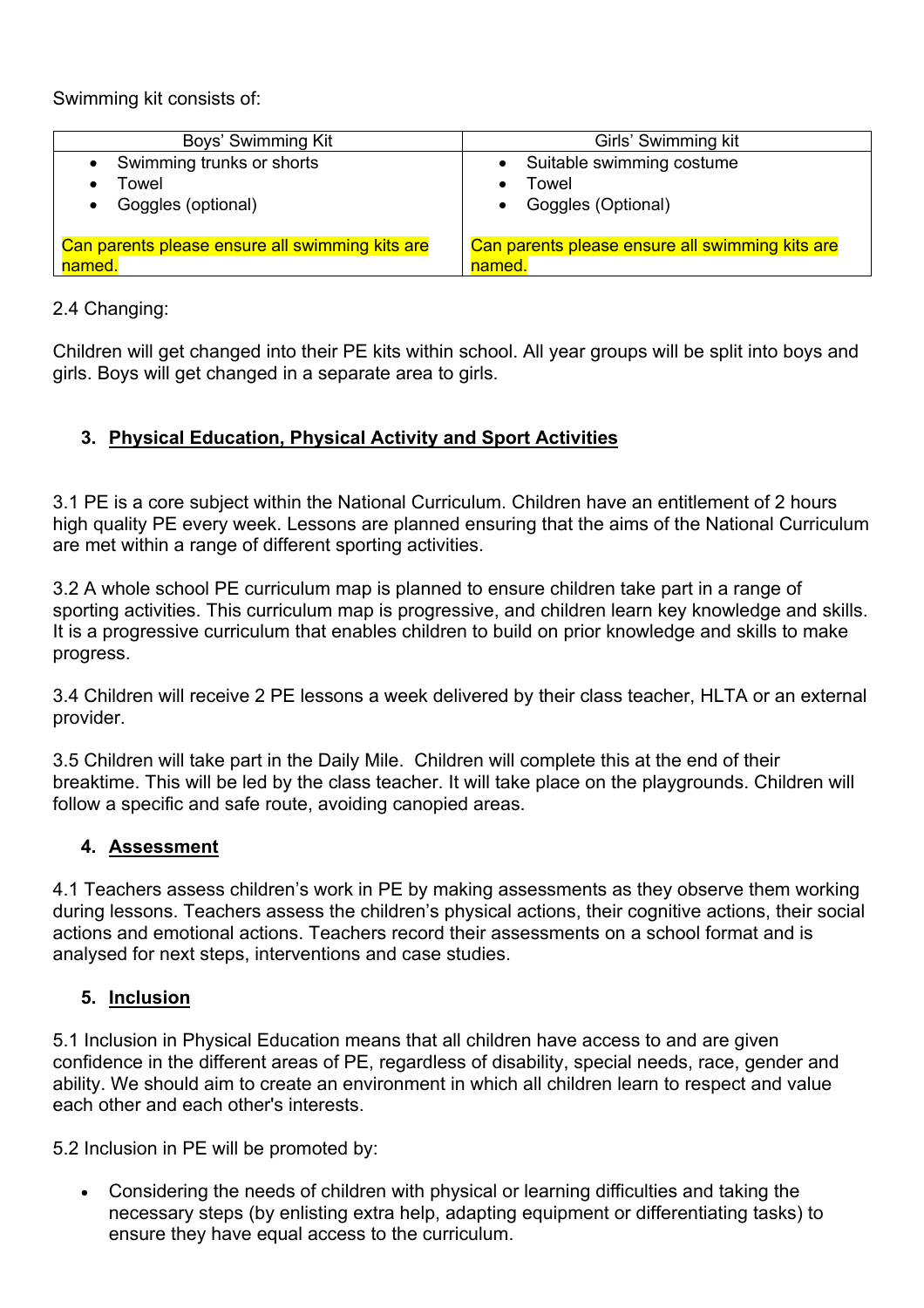- Considering ways in which to support EAL children. For instance, simplifying language, using other children to translate, or demonstrating rather than speaking.
- Recognising the dangers of stereotyping.
- Recognising the need to extend more able pupils and, if necessary, referring them to the subject leader to ensure they can reach their full potential.
- Work with the Albion Foundation to create a specific programme to develop SEND PE across school.

## **6. Equipment**

6.1 There is a wide range of resources to support the teaching of PE across the school. There are suitable resources for all of the sports being taught to the children. These resources are kept in the PE cupboard located in the gym. Teachers' are asked to collect the required resources for their lesson and then put them back once the lesson has been completed. Children are not permitted to collect resources from the PE cupboard.

6.2 All equipment has relevant safety checks annually to ensure that it is fit for purpose. Any equipment that does not pass these tests is removed.

### **7. Extra Curricular Sport**

7.1 Moat Farm is fully committed to providing extra-curricular sporting opportunities. This however will be under constant review due to Coronavirus and the government guidelines given to schools. We will be taking part in external competitions and activities if guidance suggests it is okay to do so. The extra-curricular activities we offer as a school are:

- Clubs (after-school) available to all age groups and in a range of activities.
- Level 2 and 3 competitions against other primary schools.
- Organising festivals with local primary schools as a cluster.
- Creating links with local secondary schools and colleges.
- Creating links with local sports clubs.

## **8. Staff Training**

8.1 Teachers will receive different CPD opportunities in the teaching of PE.

- Teachers are given high-quality PE lesson planning.
- All staff will be encouraged to attend PE courses in areas where they feel they are unconfident.
- ECTs and RQTs will have CPD from the PE leader to develop their knowledge, confidence and skillset teaching PE.
- Staff INSET training will be delivered.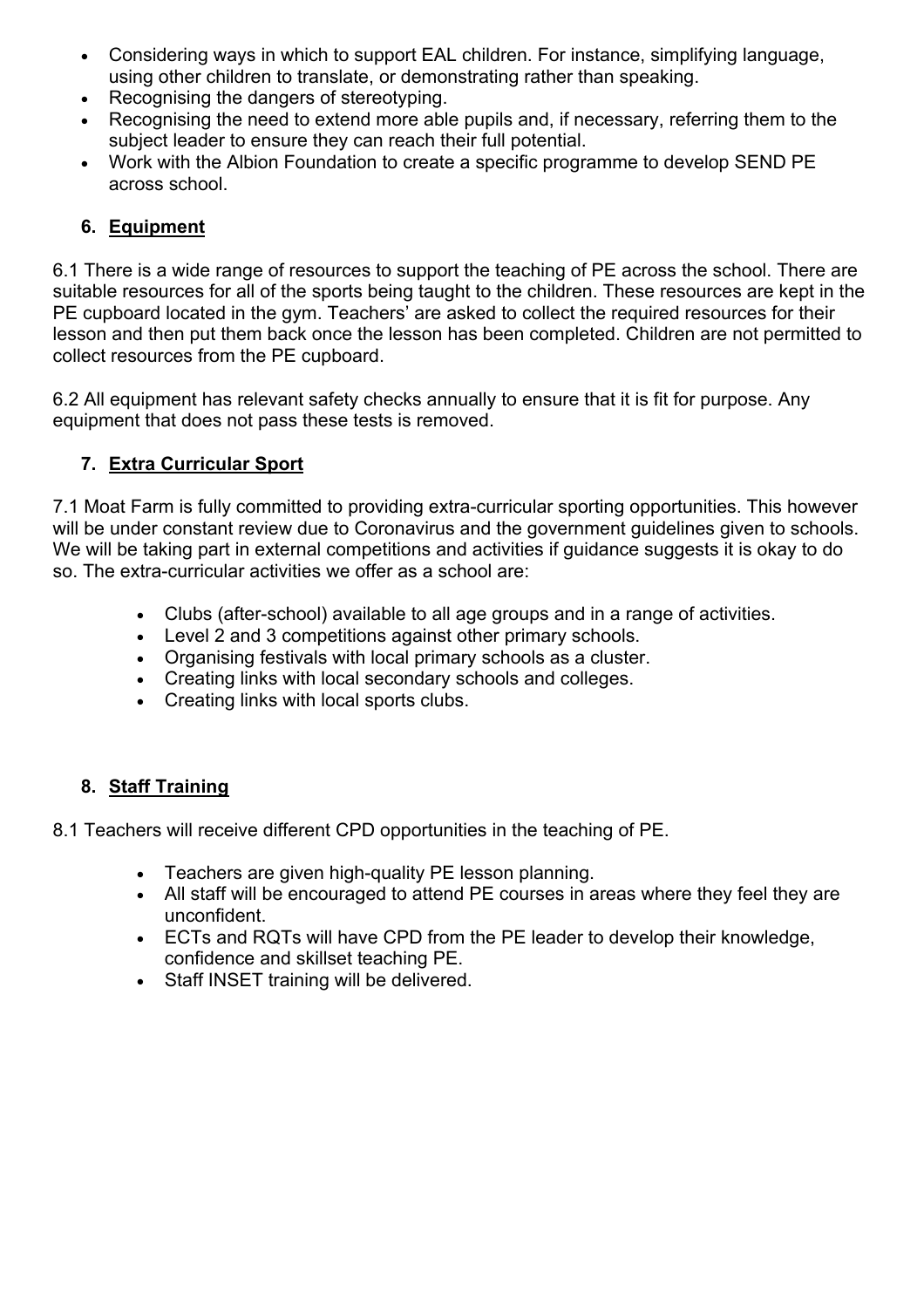## **9. Safeguarding in PE**

Moat Farm Junior School has the right safeguards in place to keep sport safe for children. All staff follow the safeguarding policy and all procedures if a safeguarding issue arises.

### 9.1 Students

- Students feel safe, knowledgeable, comfortable and confident in all aspects of PE.
- Students are appropriately matched in team sizes, ability, physical size and age.
- Children are given consideration in specific situations to avoid feelings of intimidation or threats by others.
- Students are involved in their own safety at a level compatible with their age, understanding and ability.
- If any of our students have any concerns, awareness of safeguarding in school enables them to talk to a member of staff within school.
- Any safeguarding concerns must be dealt with following our safeguarding policy.

## 9.2 Teachers

- Teachers competence to teach to the level of the student ability is checked and monitored.
- Organisational skills and discipline skills are adequate amongst all teachers teaching PE.
- Teachers provide a positive environment and create respectful relationships with students and other adults within the sessions.
- Professional learning needs are identified and supported with regular training.
- Teachers know and consistently apply safeguarding school procedures in line with our safeguarding policy.
- Teachers avoid one one situations with students where possible.
- All teachers know which members of staff have designated safeguarding responsibilities.
- No adults participate fully in contact sports.

#### 9.3 Coaches and Outside Agencies

- Coaching certificates and DBS are checked before coaches can teach at our school.
- Coaches are given the school's policies so they have all relevant information regarding school and where to go if any problems should arise.
- Coaches receive a safeguarding meeting to ensure they understand the safeguarding policy fully.
- Coaches are regular monitored to ensure that they are meeting the high standards required.

#### 9.4 Different Types of Abuse in Sport

All teachers need to be made aware of the different forms of abuse that can occur in sport.

- Emotional abuse Constant criticism, name calling, sarcasm, bullying, racism and pressure to perform to unrealistic high expectations.
- Sexual abuse Coaching techniques which involve physical contact with children can create situations where sexual abuse can be disguised. Also, the power of the coach may lead to abusive situations developing.
- Physical abuse The intensity of training or competition exceeds the capacity of the child and leads to injury. Also, making children participate when injured can lead to physical injury.
- Neglect Failure to ensure that children are safe within a PE lesson or sporting context.